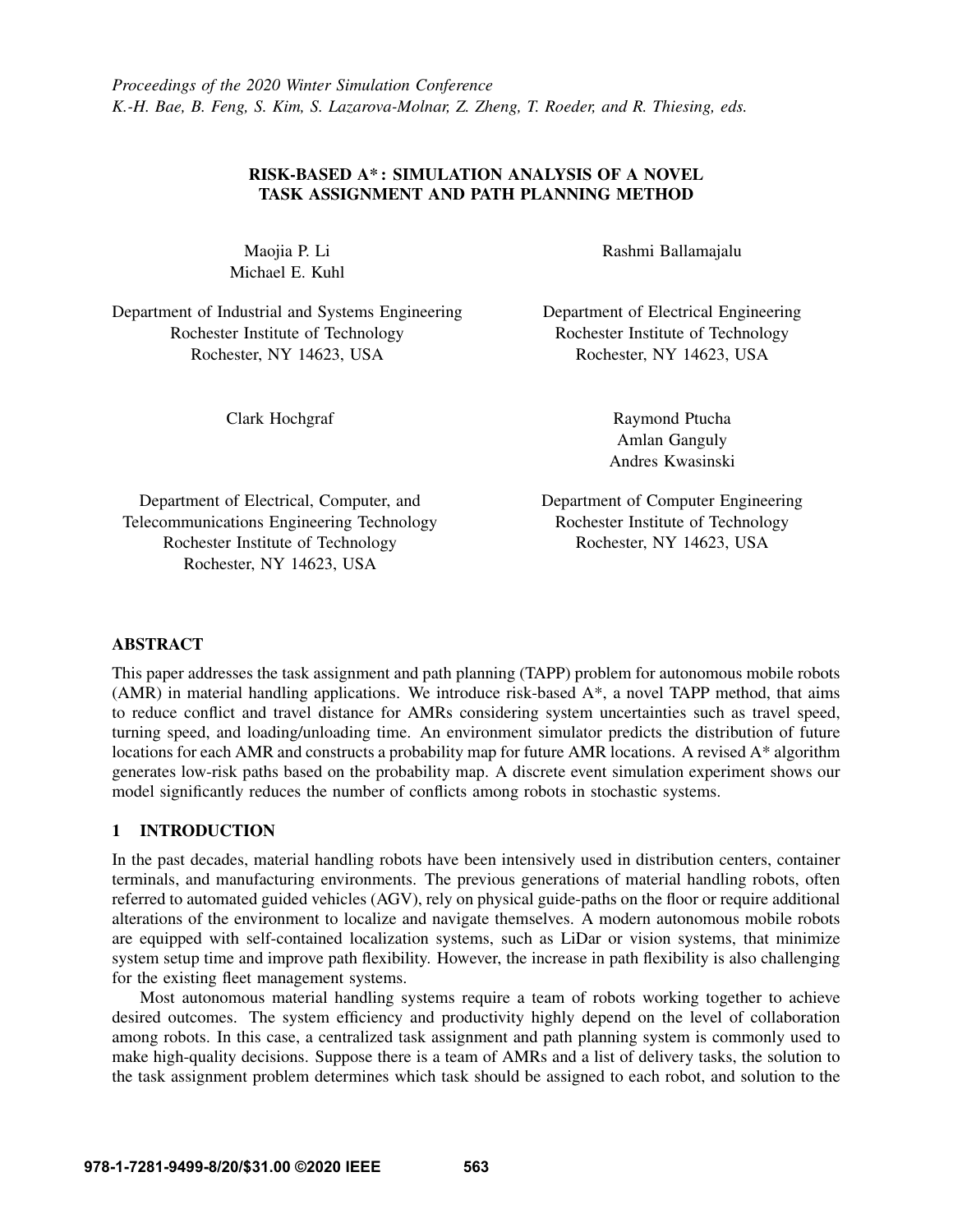path planning problem indicates how the robots navigate to their destinations. As these two problems are interdependent, a TAPP system solves them simultaneously.

A major challenge for managing AMRs is avoiding conflict. Figure [1](#page-1-0) shows some common AMR conflict situations. We assume two AMRs cannot pass each other within a link (highway, aisle, or cross aisle). Figure [1\(](#page-1-0)a) shows a path-cross conflict, where two AMRs try to occupy the same intercept at the same time. In this case, A1 needs to wait for A2 to pass. Figure [1\(](#page-1-0)b) shows a head-on conflict, where two AMRs need to enter each other's link. In this case, one of the AMRs need to perform a T-turn or cross-turn to resolve the conflict. However, these actions require the use of additional links. As shown in Figure [1\(](#page-1-0)c), if the number of AMRs involved in the conflict is greater than or equal to the number of links connected to the intercept, it becomes impossible to resolve the conflict at the particular location. Figure [1\(](#page-1-0)d) show conflicts on a link. If A1 moves in an opposite direction with A2, a head-on conflict occurs. One of the robots needs to move backwards and exit the link. If A1 moves in the same direction as A2, a following conflict occurs. The maximum speed of A2 is limited by A1. When A1 stops to perform loading or unloading, it becomes a node-occupancy conflict. A2 has to wait until A1 finishes. Another head-on or following conflict may take place after A1 finishes.

<span id="page-1-0"></span>

Figure 1: AMR conflict examples. Two AMRs are represented by A1 and A2, The dot and solid lines are intercept and links, respectively. A dash line indicates the travel path of an AMR.

The examples shown above reveal that AMR conflict can slow down the traffic and cause AMRs to perform irregular actions. For the worst case scenario, a conflict can lead to a deadlock that requires human intervention. The conflict problems can be mitigated by employing a sophisticated TAPP system. The system collects local information from each AMR to predict their future locations and generates a conflict-free path for the dispatched AMR. However, most existing solutions, such as optimization and safe interval path planning models, assume a deterministic environment. When predicting the future locations of an active AMR (an AMR that actively works on other tasks), the model often assumes the AMR travels on a constant speed with fixed loading and unloading times. However, these assumptions cannot hold due to the stochastic events such as sliding of wheels, acceleration and deceleration, maximum speed affected by payload, loading time impacted by the pallet condition, and other uncertainties in the real-world system.

This paper introduces an A\*-based model that aims to reduce AMR conflicts and travel distance. An innovative aspect of our model is it considers uncertainties in AMR travel speed, turning speed, and loading/unloading time. Rather than predicting a single location, the proposed model predicts a discrete distribution for possible locations of each AMR. A risk map is then generated to indicate high-risk conflict locations at each particular time, and so we call our model, *risk-based A\**. Rather than imposing hard restrictions, risk-based A\* penalizes the use of high-risk locations based on the probability and severity of potential conflict. After generating a low-risk path for each assignment, our TAPP model selects the task that has the lowest probability of causing a conflict.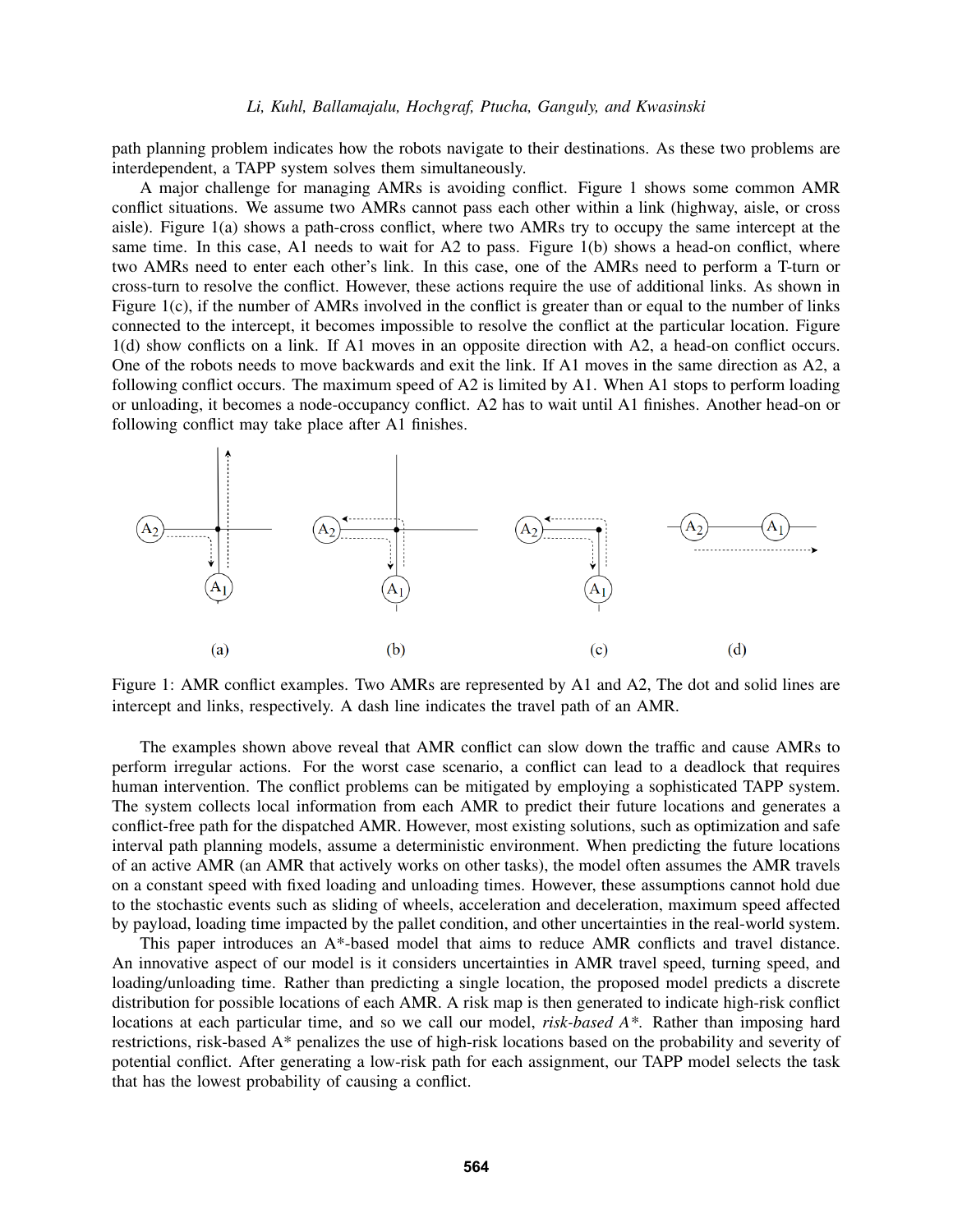This remainder of the paper is organized as follows. Related work is discussed in section 2. After explaining the risk-based A\* model in section 3, a discrete event simulation experiment is described in section 4. Finally, we share our conclusion and future work in section 5.

## 2 RELATED WORK

A TAPP problem is often solved with a scheduling or dispatching model. A scheduling model generates a complete delivery schedule for each robot. [Confessore, Fabiano, and Liotta \(2013\)](#page-7-0) formulate the TAPP problem into a minimum cost flow (MCF) model. The low cost and high solution quality of MCF model has drawn the attention of many researchers [\(Rashidi and Tsang 2011;](#page-7-1) [Rashidi 2019;](#page-7-2) [Fazlollahtabar 2018b\)](#page-7-3). [Fazlollahtabar \(2018a\)](#page-7-4) introduce a MCF model that considers the probability and severity of conflict. To reduce robot conflicts and avoid deadlocks, the conflict-free task assignment and path planning problem has emerged in the literature [\(Nishi, Hiranaka, and Grossmann 2011;](#page-7-5) [Saidi-Mehrabad, Dehnavi-Arani,](#page-7-6) [Evazabadian, and Mahmoodian 2015;](#page-7-6) [Umar, Ariffin, Ismail, and Tang 2012\)](#page-7-7).

In a highly stochastic environment, it becomes difficult to generate or revise a optimal delivery schedule on-line. In this case, a dispatching model is often more favorable in busy environments [\(Le-Anh and De Koster](#page-7-8) [2006\)](#page-7-8). A dispatching model, often working with a separate path planning system, assigns a single task to a robot. Most single-attribute dispatching rules make greedy decisions based on the current condition of the environment. Some popular rules include shortest-travel-distance, nearest-station-first, earliest-due-date, and first-come-first-serve [\(Egbelu and Tanchoco 1984\)](#page-7-9). Some researchers study multi-attribute dispatching algorithms that consider multiple system attributes [\(Hwang and Kim 1998;](#page-7-10) [Jeong and Randhawa 2001;](#page-7-11) Bilge, Esenduran, Varol, Öztürk, Aydın, and Alp 2006). [Guan and Dai \(2009\)](#page-7-13) introduce a multiple-attribute dispatching model that eliminates deadlocks.

One of the most popular path planning algorithms used with dispatching rules is A\*. A\* is a graph-based algorithm uses a heuristic, or an estimation function to direct its search from start to goal location.  $A^*$ search requires a pre-defined map or a grid. The cost of moving through this grid is computed and updated at each point as it traverses through the given map. The costs grid cell  $x^+$  is determined by

$$
g(x^{+}) = g(x) + c(x, x^{+}).
$$
  

$$
f(x^{+}) = g(x^{+} + h(x^{+}))
$$

where *x* is the predecessor of  $x^+$ ,  $g(x^+)$  is the actual cost from start to current cell,  $c(x,x^+)$  is the cost moving from x to  $x^+$ ,  $h(x)$  is an estimate from current cell to goal,  $f(x^+)$  is indicates the priority of evaluating cell *x* +.

The heuristic function distinguishes A\* from Dijkstra's by resulting in a directed search, or an educated guess as to where the goal might be. Some of the most frequently used heuristic functions are the Euclidean distance and Manhattan distance measurements. The A\* algorithm has been further expanded over the years to accommodate dynamic obstacles. The addition of time as another dimension to the search-space is the general approach. However, this can be computationally expensive and require longer time for the graph to converge to a solution. A method to avoid adding time as another dimension while maintaining a safe interval is the Safe Interval Path Planning (SIPP) concept [\(Phillips and Likhachev 2011\)](#page-7-14). In SIpp a safe time intervals are finite and defined to be between two unsafe intervals. This results in only a few states for every configuration within the graph. A continuation of the work has been presented in [\(Narayanan, Phillips, and Likhachev 2012\)](#page-7-15) where an anytime planner has been used based on SIPP. The algorithm arrives at a quick solution and improves the path over time. The experimental results presented show optimal paths under real-time constraints.

The k-shortest path planning problem has been solved in [\(Wang, Wang, Qin, Wu, Duan, Li, Cao, Ou,](#page-8-0) [Su, Li, et al. 2015\)](#page-8-0) where the shortest paths are computed and the number of edges counted and stored. Based on this information, the path with the least number of turns is selected. Also, the vehicle's speed is modeled as the time dimension and the heuristic value changed at every node after the it has turned. This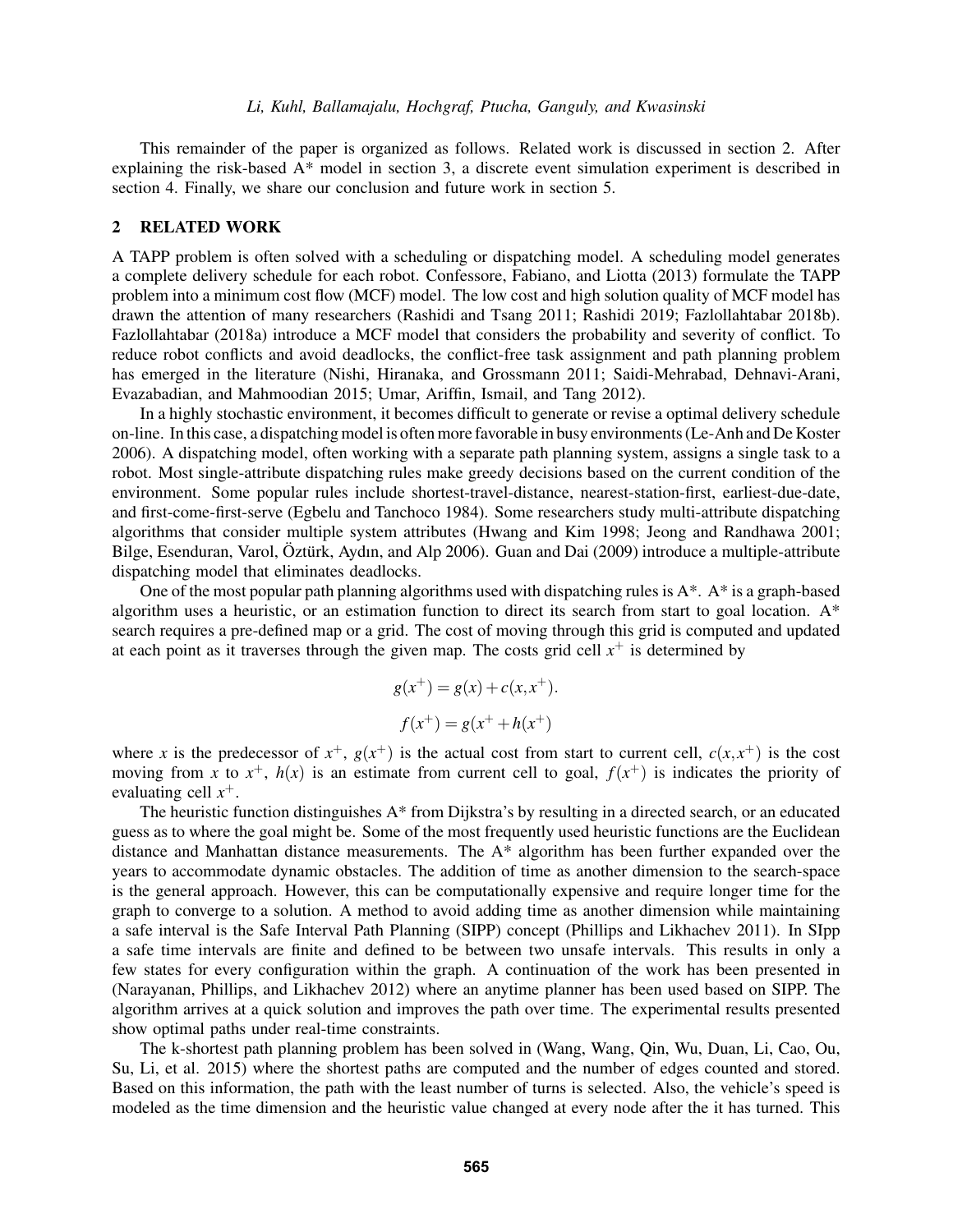way the conflicts are divided into two definite states and reduces complexity. A similar approach has been shown in [\(Jia, Ren, Chen, and Xu 2017\)](#page-7-16) where the speed of the vehicle during straight paths and turns are modeled and the heuristic is modified to fit these time windows.

## 3 METHODOLOGY

This is section, we explain the details of risk-based A\*. As shown in Figure [2,](#page-3-0) when an AMR becomes available (dispatched AMR), it will send a dispatching request to the TAPP model. The TAPP model collects robot information from active AMRs and waiting task information from the task management system. The gathered information is used to construct a simulation environment that predicts future locations of each AMR at different time steps. The A\* algorithm searches for a most favorable assignment and path based on constraints and costs.

<span id="page-3-0"></span>

Figure 2: Task Assignment and Path Planning Model Framework.

We implement two A\* models that both consider traffic avoidance. The planning horizon is formulated into discrete time  $t \in T$  and the environment is divided into cell grids  $x \in X$ . We assume an AMR can move from one cell to one of its neighbors or remain at the current cell at each time step. The event that active an agent  $k \in K$  occupies a cell *x* at time *t* is denoted by  $a_{k,x}^t$ . For the SIPP A\* algorithm, the environment simulator predicts a single cell for each active AMR at each time step with the highest probability,  $loc_k^t = \arg \max_{x \in X} P(a_{k,x}^t)$ . The SIPP algorithm restricts the use of these occupied cells, and the only cost factor in the g-value is the time to reach an available cell. For risk-based A\*, the simulator generates a discrete distribute for possible cells of active AMRs. The algorithm only keeps those cells with a probability higher than a minimum threshold, such that  $loc_k^t = \{x \in X | P(a_{k,x}^t) > \underline{P}\}$ . The prediction of moving trajectory is formulated into a sequence of dependent events, such that

$$
\mathbf{P}(a_{k,x}^t \cap a_{k,x^-}^{t-1}) = \mathbf{P}(a_{k,x}^t | a_{k,x^-}^{t-1}) \cdot \mathbf{P}(a_{k,x^-}^{t-1}),
$$

where  $x^- \in loc_k^{t-1}$  is a possible cell for the AMR at  $t-1$ . The overall probability for event  $a_{k,x}^t$  is then expressed as,

$$
P(a_{k,x}^t) = \sum_{x^- \in loc_k^{t-1}} P(a_{k,x}^t \cap a_{k,x^-}^{t-1}).
$$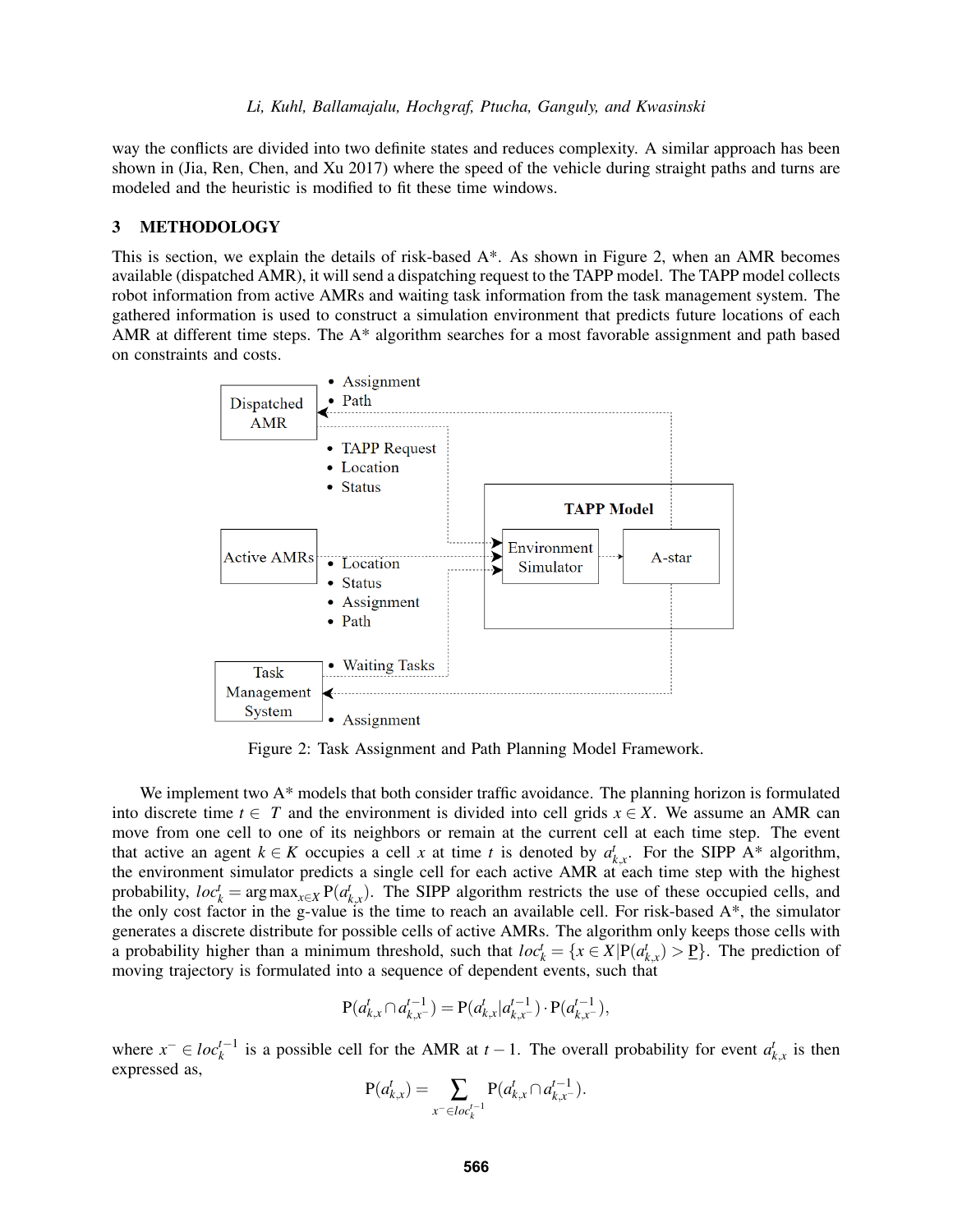When *t* is small, the distribution  $loc<sub>k</sub><sup>t</sup>$  is narrow as there are fewer possible locations and each of them has a relatively high probability. As *t* gets larger, the distribution becomes wider, which reflects the fact that the future location of active agent becomes more difficult to predict. The overall probability that cell *x* is occupied by any active AMR at time *t* is

$$
\mathbf{P}(o_x^t) = 1 - \prod_{k \in K} \left(1 - \mathbf{P}(a_{k,x}^t)\right).
$$

Algorithm [1](#page-4-0) demonstrates the search process of risk-based A\*. Each state *s* is a pair of cell and time. The *OPEN* set contains a set of states waiting to be examined with their corresponding f-values. In line 5, the *getChild*(*s*) function returns a set  $S^+$  containing all possible ending states  $s^+$  with corresponding action *a* and r-value  $r(s, s^+)$ . When generating a child, the algorithm defines a set of legal actions  $A(s)$  where each action transits the robot into an ending state  $s^+ = trans(s, a)$ . We define the r-value as the probability any conflict occurs during the transition period  $c(s, s^+)$  multiplied by a penalizing constant  $\lambda_{x^+}$ , such that

$$
r(s,s^+) = \left(1 - \prod_{i=1}^{c(s,s^+)} \left(1 - \mathbf{P}(o_{x^+}^{t+i})\right)\right) \lambda_{x^+}.
$$

where  $x^+$  is the ending cell of  $s^+$  and t is the ending time in s. The value of  $\lambda_{x^+}$  depends on the geometric location. A good value can be the average time to solve a conflict at the location so that  $r(s, s<sup>+</sup>)$  becomes the expected resolving time for possible conflict. The transition periods for waiting, moving forward, turning, loading and unloading vary. In line 7 to 9, any state that has  $r(s, s^+) > \bar{r}$  is considered a high-risk transition and will be eliminated. In line 10 to 12, if the action is loading/unloading, the algorithm finds a low risk solution. In line 13 to 17, if the ending state has not been examined before or has a lower g-value compared to the history, the algorithm updates g-value, f-value and appends the ending state to *OPEN*.

# Algorithm 1: Risk-based A\* Algorithm Pseudo-code

<span id="page-4-0"></span>1: Initialize  $g(s_{start}) = 0$ , *OPEN* = 0 2: Insert  $s_{start}$  into *OPEN* with  $f(s_{start}) = h(s_{start})$ 3: while not terminate do 4: Remove *s* with the smallest f-value from *OPEN* 5: *S*  $S^+ = getChild(s)$ 6: **for** each  $(s^+, r(s, s^+), a)$  in  $S^+$  do 7: **if**  $r(s, s^+) > \overline{r}$  then 8: continue 9: end if 10: **if**  $a = loading$  or  $a = unloading$  then 11: terminate 12: end if 13: if  $s^+$  was not examined before or  $g(s^+) > g(s) + c(s, s^+) + r(s, s^+)$  then 14:  $g(s^+) = g(s) + c(s, s^+) + r(s, s^+)$ 15:  $f(s^+) = g(s^+) + h(s^+)$ 16: insert  $s^+$  into *OPEN* with  $f(s^+)$ 17: end if 18: end for 19: end while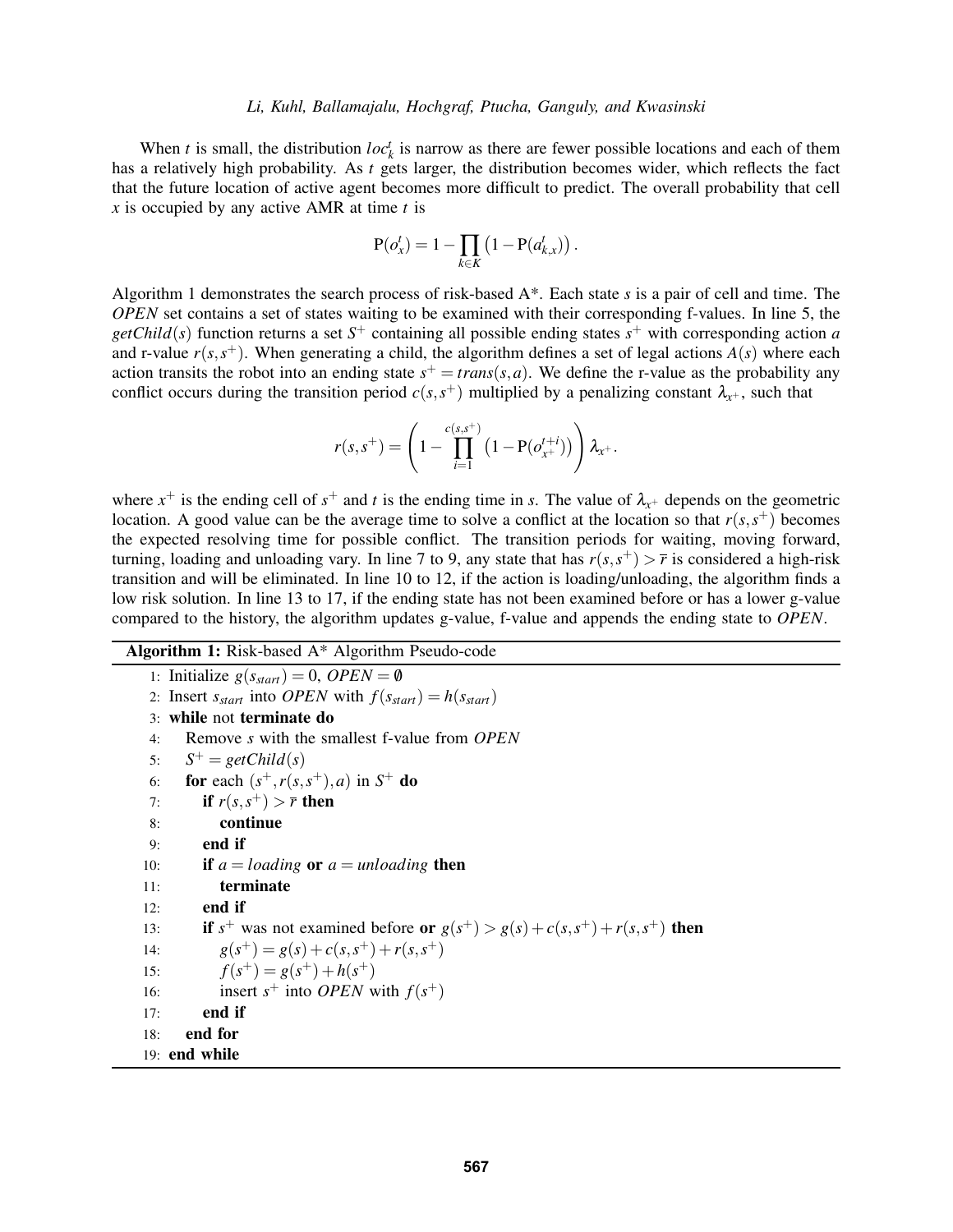# 4 EXPERIMENTATION

The risk-based A\* algorithm is compared with regular A\* and SIPP A\* in the two warehouse systems shown in Figure [3.](#page-5-0) Both warehouses are roughly  $14,000$  ft<sup>2</sup> consisting of 3 docks. There are 60 short-term storage locations (STSL) for each dock. The capacity of each warehouse is 9,828 pallet loads in racks. A task is to either to deliver a load from STSL to a rack location (receiving task) or from a rack location to a STSL (shipping task). The pallets can only be loaded or unloaded from the aisles. The warehouse is divided into 4ft.  $\times$  4ft. grid cells. We assume an AMR travels at 4ft./s. It takes 5 seconds to perform a turn and 20 seconds to load/unload a pallet.

<span id="page-5-0"></span>

(a) Warehouse 1.



(b) Warehouse 2.

Figure 3: Warehouse Layouts.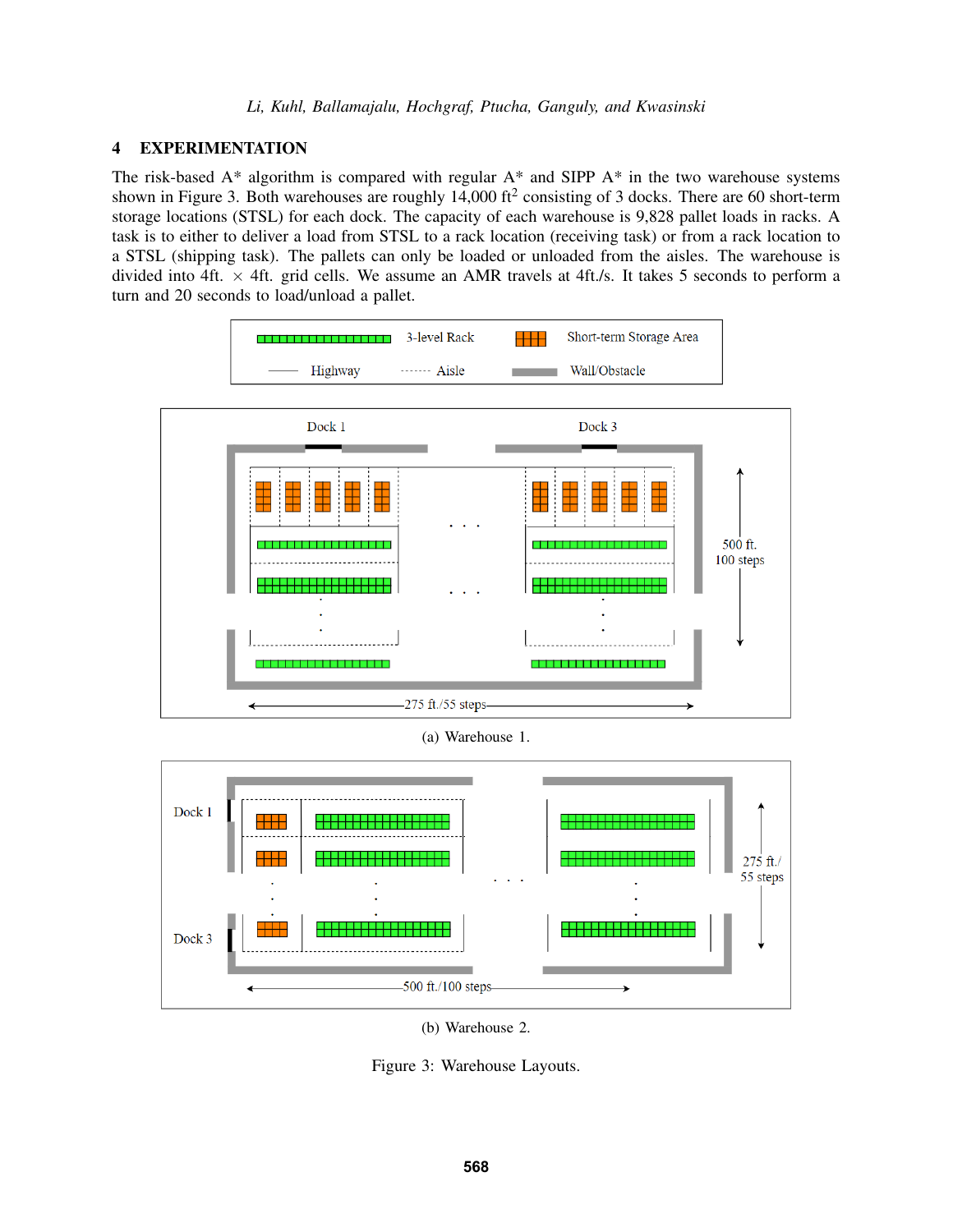The A\* algorithms are examined in deterministic and stochastic systems. In a stochastic system, we introduce a 2% variance the travel speed, turning time, loading/unloading time. In each system, we test 3 fleet sizes for 100 trials. At each trail, the system generates random initial locations for  $K + 1$  AMRs. The first *K* AMRs are randomly assigned to some tasks with travel paths determined by regular A\*. The examined A<sup>\*</sup> selects a task from *N* ∼ *Uniform*(1,10) tasks and generates pickup and delivery paths. Each task has 50% to be shipping or receiving task. The STSL and rack location of a task is uniformly selected from all possible locations.

Table [1](#page-6-0) shows the number of conflicts, average travel distance, and average computation time in Warehouse 1 with deterministic and stochastic paths. For the deterministic case, when using regular A\*, the number of conflicts is always above 90. For SIPP and risk-based A\*, there is no conflict across 100 trials. The average travel distances between SIPP and risk-based A\* are also very close. The distance increases as the fleet size increases. The shortest and longest computation time are always from regular  $A^*$ and risk-based A\*, respectively. For the stochastic setup in warehouse 1, the conflict for SIPP becomes much higher than risk-based A\*. As the fleet size increase, the conflicts increase as well as travel distance and computation cost for risk-based A\* and SIPP.

Table [2](#page-6-1) demonstrates the results from deterministic and stochastic setups in Warehouse 2. In the deterministic case, both SIPP and risk-based A\* avoid conflicts successfully. The travel distances from SIPP and risk-based A\* are very close. However, the conflicts of SIPP becomes much higher in the stochastic cases. When using the same number of AMRs with the same  $A^*$ , the conflicts and average travel distance generally decrease compare to warehouse 1. The decrease in travel distance also reduce the computation time for risk-based A\* significantly.

|               | Regular $A^*$ |       |        |       |       | SIPP $A^*$ |       | Risk-base A* |        |        |  |
|---------------|---------------|-------|--------|-------|-------|------------|-------|--------------|--------|--------|--|
| Scenario      | Fleet         | Conf. | Dist.  | Time  | Conf. | Dist.      | Time  | Conf.        | Dist.  | Time   |  |
| Deterministic | 10            | 95    | 1010.9 | 93.6  |       | 1115.5     | 112.5 |              | 1114.6 | 780.3  |  |
|               | 15            | 97    | 971.2  | 94.7  |       | 1149.2     | 123.4 |              | 1148.9 | 1145.6 |  |
|               | 20            | 98    | 971.1  | 97.9  |       | 1154.7     | 134.3 |              | 1154.6 | 1319.5 |  |
| Stochastic    | 10            | 94    | 969.1  | 91.1  | 33    | 10717      | 109.5 | 4            | 1095.6 | 827.9  |  |
|               | 15            | 98    | 971.3  | 105.7 | 42    | 1132.6     | 136.4 |              | 1166.8 | 1322.1 |  |
|               | 20            | 99    | 967.3  | 102.5 | 54    | 1174.6     | 140.6 | h            | 1220.0 | 2013.2 |  |

<span id="page-6-0"></span>Table 1: Warehouse 1 – Number of conflicts (Conf.), average travel distance (Dist.) in feet, and average computation time (Time) in ms under deterministic and stochastic scenarios.

<span id="page-6-1"></span>Table 2: Warehouse 2 – Number of conflicts (Conf.), average travel distance (Dist.) in feet, and average computation time (Time) in ms under deterministic and stochastic scenarios.

|                   | Regular $A^*$ |       |       |      |          | SIPP $A^*$ |       | Risk-base A* |        |       |
|-------------------|---------------|-------|-------|------|----------|------------|-------|--------------|--------|-------|
| Scenario          | Fleet size    | Conf. | Dist. | Time | Conf.    | Dist.      | Time  | Conf.        | Dist.  | Time  |
| Deterministic     | 10            | 73    | 951.5 | 86.3 | $\theta$ | 1007.4     | 101.6 |              | 1006.8 | 387.9 |
|                   | 15            | 85    | 872.9 | 85.5 | $\Omega$ | 943.8      | 107.9 |              | 943.8  | 386.4 |
|                   | 20            | 90    | 900.2 | 90.0 | $\theta$ | 990.1      | 119.4 |              | 989.6  | 559.4 |
| <b>Stochastic</b> | 10            | 74    | 903.2 | 84.7 | 15       | 957.7      | 98.8  |              | 968.2  | 441.0 |
|                   | 15            | 85    | 938.5 | 87.4 | 18       | 1002.0     | 108.6 | 4            | 1012.9 | 472.7 |
|                   | 20            | 91    | 932.4 | 88.8 | 23       | 1021.7     | 118.3 | 4            | 1036.5 | 761.7 |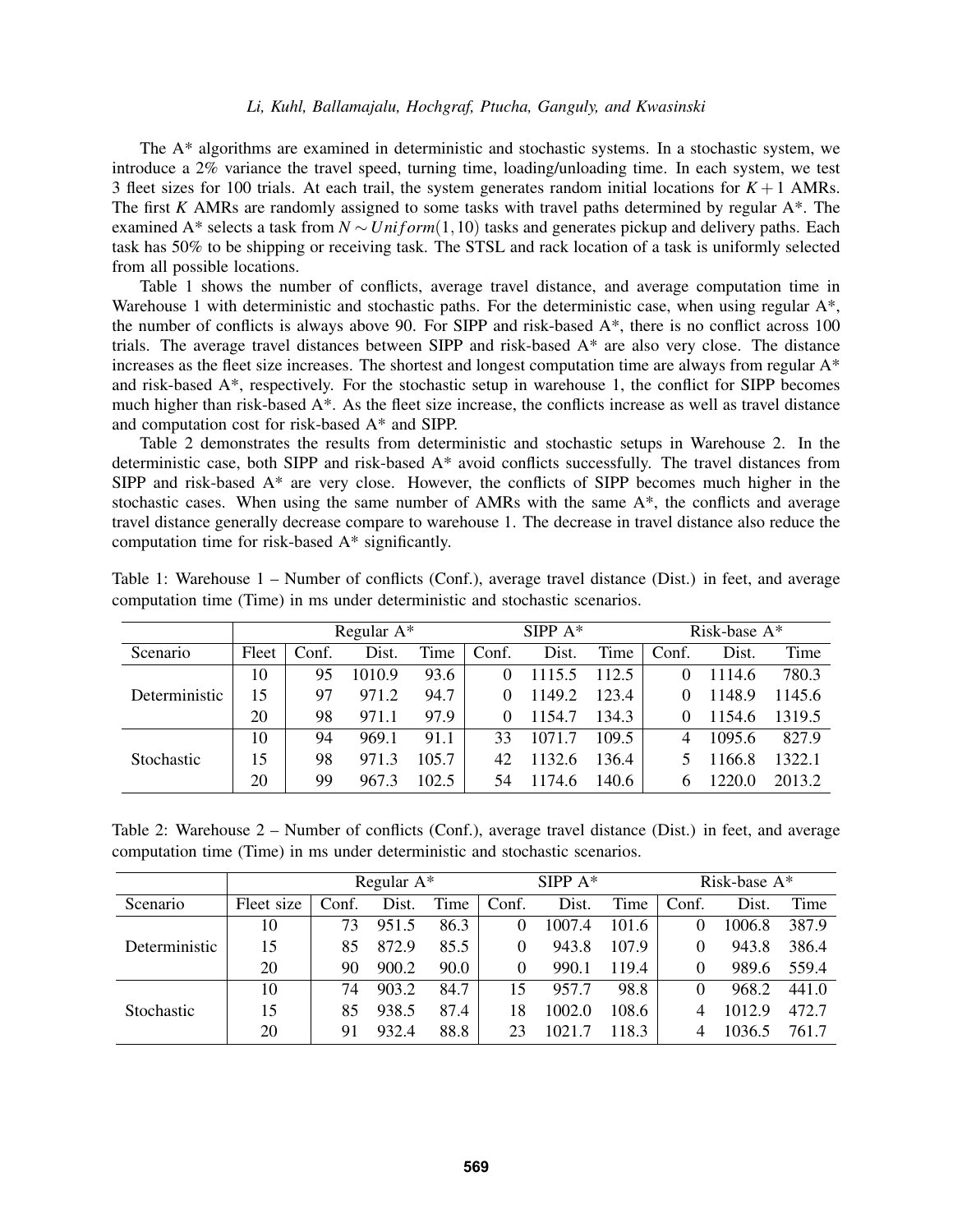### 5 CONCLUSION

In this paper, we introduce a risk-based A\* algorithm that aims to reduce AMR conflicts and hence improves system efficiency. The proposed algorithm is compared with regular A\* and SIPP A\* through single delivery experiments. The numerical results show SIPP and risk-based A\* can both find conflict-free path with similar travel distance in deterministic systems. After introducing variance in AMR travel speed, turning time, loading and unloading time, the risk-based A\* outperforms SIPP for conflict avoidance. The impact of risk-based A\* on system productivity over a long period awaits further study.

# ACKNOWLEDGEMENTS

This work is sponsored in part by a grant from Toyota Material Handling of North America and The Raymond Corporation.

### REFERENCES

- <span id="page-7-12"></span>Bilge, Ü., G. Esenduran, N. Varol, Z. Öztürk, B. Aydın, and A. Alp. 2006. "Multi-attribute Responsive Dispatching Strategies for Automated Guided Vehicles". *International Journal of Production Economics* 100(1):65–75.
- <span id="page-7-0"></span>Confessore, G., M. Fabiano, and G. Liotta. 2013. "A Network Flow Based Heuristic Approach for Optimising AGV Movements". *Journal of Intelligent Manufacturing* 24(2):405–419.
- <span id="page-7-9"></span>Egbelu, P. J., and J. M. Tanchoco. 1984. "Characterization of Automatic Guided Vehicle Dispatching Rules". *The International Journal of Production Research* 22(3):359–374.
- <span id="page-7-4"></span>Fazlollahtabar, H. 2018a. "Risk-based Minimum Cost Flow Model for AGVs Path Planning". *The Open Automation and Control Systems Journal* 10(1):1–7.
- <span id="page-7-3"></span>Fazlollahtabar, H. 2018b. "Scheduling of Multiple Autonomous Guided Vehicles for an Assembly Line Using Minimum Cost Network Flow". *Journal of Optimization in Industrial Engineering* 11(1):185–193.
- <span id="page-7-13"></span>Guan, X., and X. Dai. 2009. "Deadlock-free Multi-attribute Dispatching Method for AGV Systems". *The International Journal of Advanced Manufacturing Technology* 45(5-6):603.
- <span id="page-7-10"></span>Hwang, H., and S. H. Kim. 1998. "Development of Dispatching Rules for Automated Guided Vehicle Systems". *Journal of Manufacturing Systems* 17(2):137–143.
- <span id="page-7-11"></span>Jeong, B. H., and S. U. Randhawa. 2001. "A Multi-attribute Dispatching Rule for Automated Guided Vehicle Systems". *International Journal of Production Research* 39(13):2817–2832.
- <span id="page-7-16"></span>Jia, F., C. Ren, Y. Chen, and Z. Xu. 2017. "A System Control Strategy of a Conflict-free Multi-AGV Routing Based on Improved A\* Algorithm". In *Proceedings of 24th International Conference on Mechatronics and Machine Vision in Practice*, 1–6. Piscataway, New Jersey: Institute of Electrical and Electronics Engineers, Inc.
- <span id="page-7-8"></span>Le-Anh, T., and M. De Koster. 2006. "A Review of Design and Control of Automated Guided Vehicle Systems". *European Journal of Operational Research* 171(1):1–23.
- <span id="page-7-15"></span>Narayanan, V., M. Phillips, and M. Likhachev. 2012. "Anytime Safe Interval Path Planning for Dynamic Environments". In *Proceedings of 2012 IEEE/RSJ International Conference on Intelligent Robots and Systems*, 4708–4715. Piscataway, New Jersey: Institute of Electrical and Electronics Engineers, Inc.
- <span id="page-7-5"></span>Nishi, T., Y. Hiranaka, and I. E. Grossmann. 2011. "A Bilevel Decomposition Algorithm for Simultaneous Production Scheduling and Conflict-free Routing for Automated Guided Vehicles". *Computers & Operations Research* 38(5):876–888.
- <span id="page-7-14"></span>Phillips, M., and M. Likhachev. 2011. "Sipp: Safe Interval Path Planning for Dynamic Environments". In *Proceedings of 2011 IEEE International Conference on Robotics and Automation*, 5628–5635. Piscataway, New Jersey: Institute of Electrical and Electronics Engineers, Inc.
- <span id="page-7-2"></span>Rashidi, H. 2019. "Simulation and Evaluation of Network Simplex Algorithm and Its Extensions for Vehicle Scheduling Problems in Ports". *International Journal of Maritime Technology* 11:1–12.
- <span id="page-7-1"></span>Rashidi, H., and E. P. Tsang. 2011. "A Complete and an Incomplete Algorithm for Automated Guided Vehicle Scheduling in Container Terminals". *Computers & Mathematics with Applications* 61(3):630–641.
- <span id="page-7-6"></span>Saidi-Mehrabad, M., S. Dehnavi-Arani, F. Evazabadian, and V. Mahmoodian. 2015. "An Ant Colony Algorithm (ACA) for Solving the New Integrated Model of Job Shop Scheduling and Conflict-free Routing of AGVs". *Computers & Industrial Engineering* 86:2–13.
- <span id="page-7-7"></span>Umar, U. A., M. Ariffin, N. Ismail, and S. Tang. 2012. "Priority-based Genetic Algorithm for Conflict-free Automated Guided Vehicle Routing". *Procedia Engineering* 50:732–739.